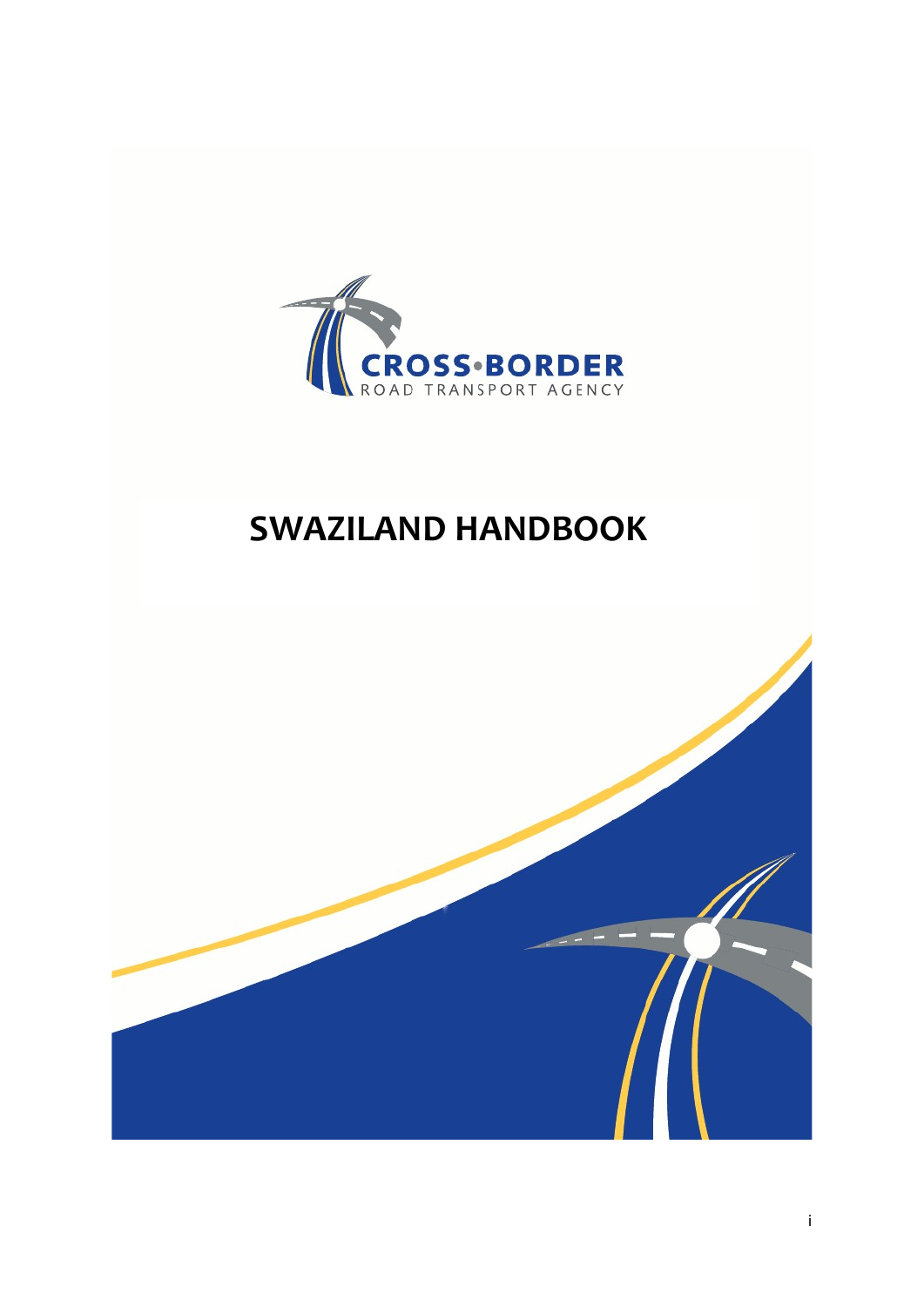# **Contents**

| 1. |  |
|----|--|
| 2. |  |
| 3. |  |
|    |  |
| 4. |  |
| 5. |  |
| 6. |  |
| 7. |  |
|    |  |
|    |  |
| 8. |  |
|    |  |
|    |  |
|    |  |
|    |  |
| 9. |  |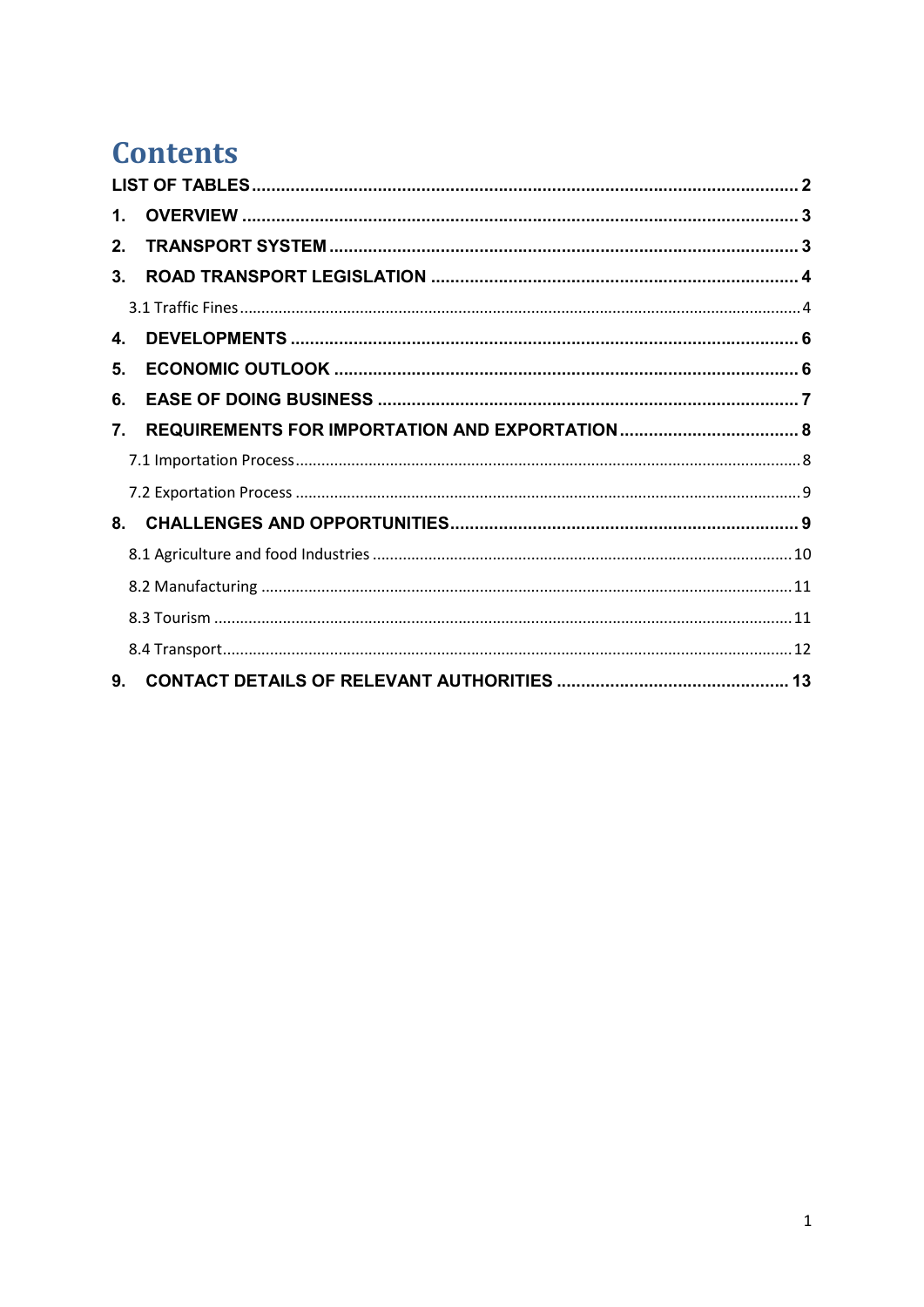## LIST OF TABLES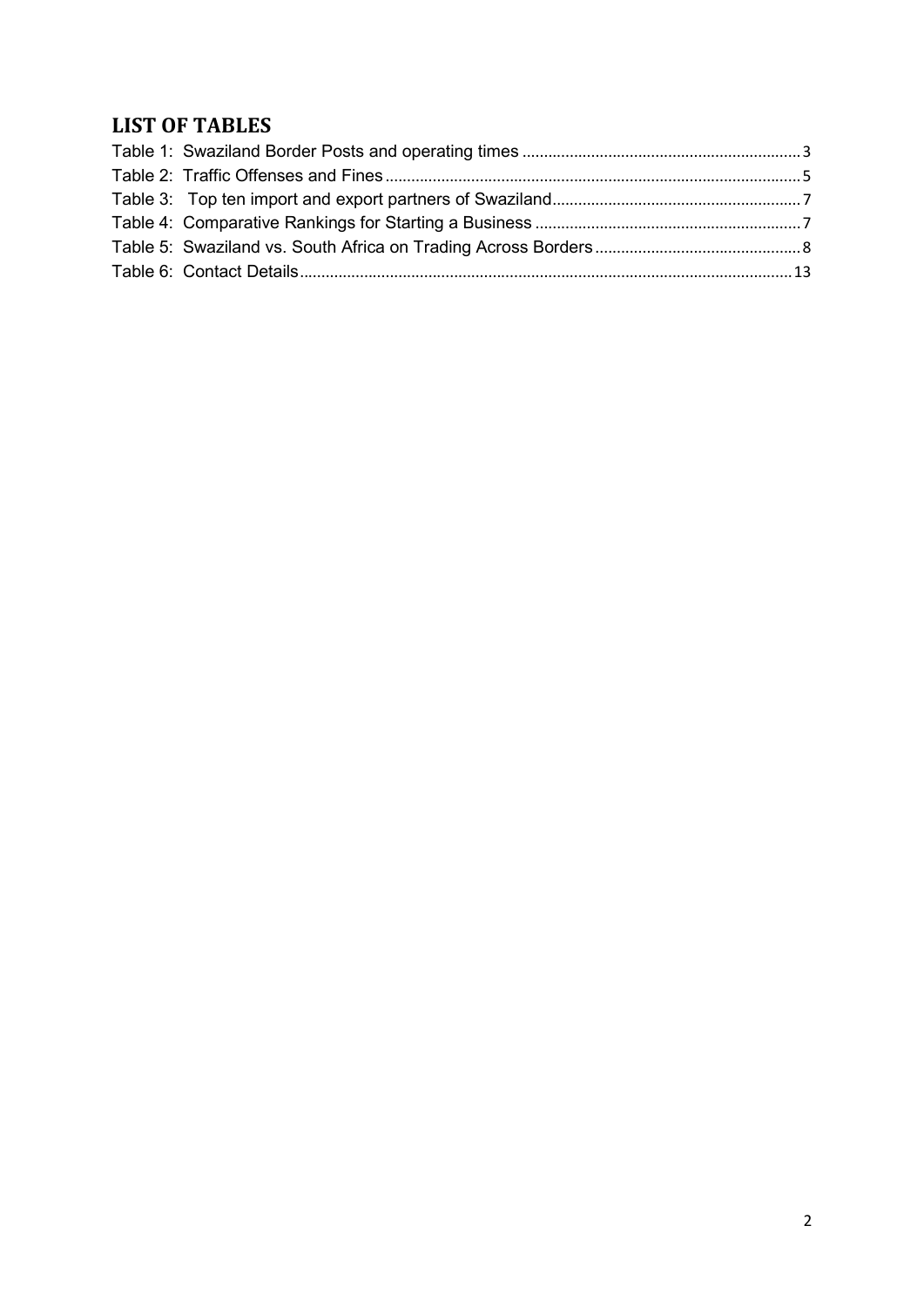## 1. OVERVIEW

Swaziland is a landlocked country in Southern Africa, bordered to the north, south, and west by South Africa and to the east by Mozambique. The nation, as well as its people, is named after the 19th century King Mswati II. The country is an absolute monarchy, currently ruled by iNgwenyama Mswati III. Swaziland is one of the smallest countries in Africa, with a total area size of 17,364 square kilometres (km²).

The current population of Swaziland is 1,315,775 which is equivalent to 0.02% of the total world population. The population density in Swaziland is 77 per km² (199 people per mi2).

## 2. TRANSPORT SYSTEM

Swaziland boasts of one of the best infrastructure systems in the SADC region, which is able to cater for all forms of transport and movement of goods and people within and across its borders. The country enjoys well-developed road links with South Africa.

The current road network in Swaziland is divided into four broad categories of roads, namely main, district, urban and feeder roads. The total network is 4879, 1117 of which are paved and 3761 are unpaved. Swaziland has several border posts that allow the country to link up with South Africa and Mozambique, as shown in Table 1 below.

| <b>Border Post</b>                 | <b>Operating Times</b> | Location                                                |
|------------------------------------|------------------------|---------------------------------------------------------|
| Ngwenya (Oshoek)                   | $07:00 - 00:00$        | From Johannesburg                                       |
| <b>Bulembu (Joseffsdal)</b>        | $08:00 - 16:00$        | From Barberton and has 20km of dirt/gravel<br>road      |
| <b>Matsamo (Jeppes Reef)</b>       | $07:00 - 20:00$        | From Malelane Gate in Kruger Park &<br>Nelspruit        |
| Lavumisa (Golela)                  | $07:00 - 22:00$        | From Durban                                             |
| Sicunusa (Houtkop-<br>Emahlathini) | $08:00 - 18:00$        | From Drakensburg & KwaZulu-Natal<br><b>Battlefields</b> |
|                                    |                        |                                                         |
| <b>Mananga</b>                     | $07:00 - 18:00$        | From Mpumalanga                                         |
| Gege (Bothashoop)                  | $08:00 - 16:00$        | Situated near Piet Retief and has a single              |
|                                    |                        | gravel carriageway                                      |
| Lundzi (Waverly)                   | $08:00 - 16:00$        | From Mpumalanga                                         |
| <b>Mahamba</b>                     | $07:00 - 22:00$        | From Mpumalanga                                         |
| Salitjie (Onverwacht)              | $08:00 - 16:00$        | From Kwa-Zulu Natal                                     |
| <b>Sandlane (Nerston)</b>          | $08:00 - 18:00$        | From Mpumalanga                                         |
| Lomahasha (Namaacha)               | $07:00 - 20:00$        | From Maputo - Mozambique                                |
| Mhlumeni (Goba)                    | 24 hours               | From Maputo - Mozambique                                |

| Table 1: Swaziland Border Posts and operating times |
|-----------------------------------------------------|
|-----------------------------------------------------|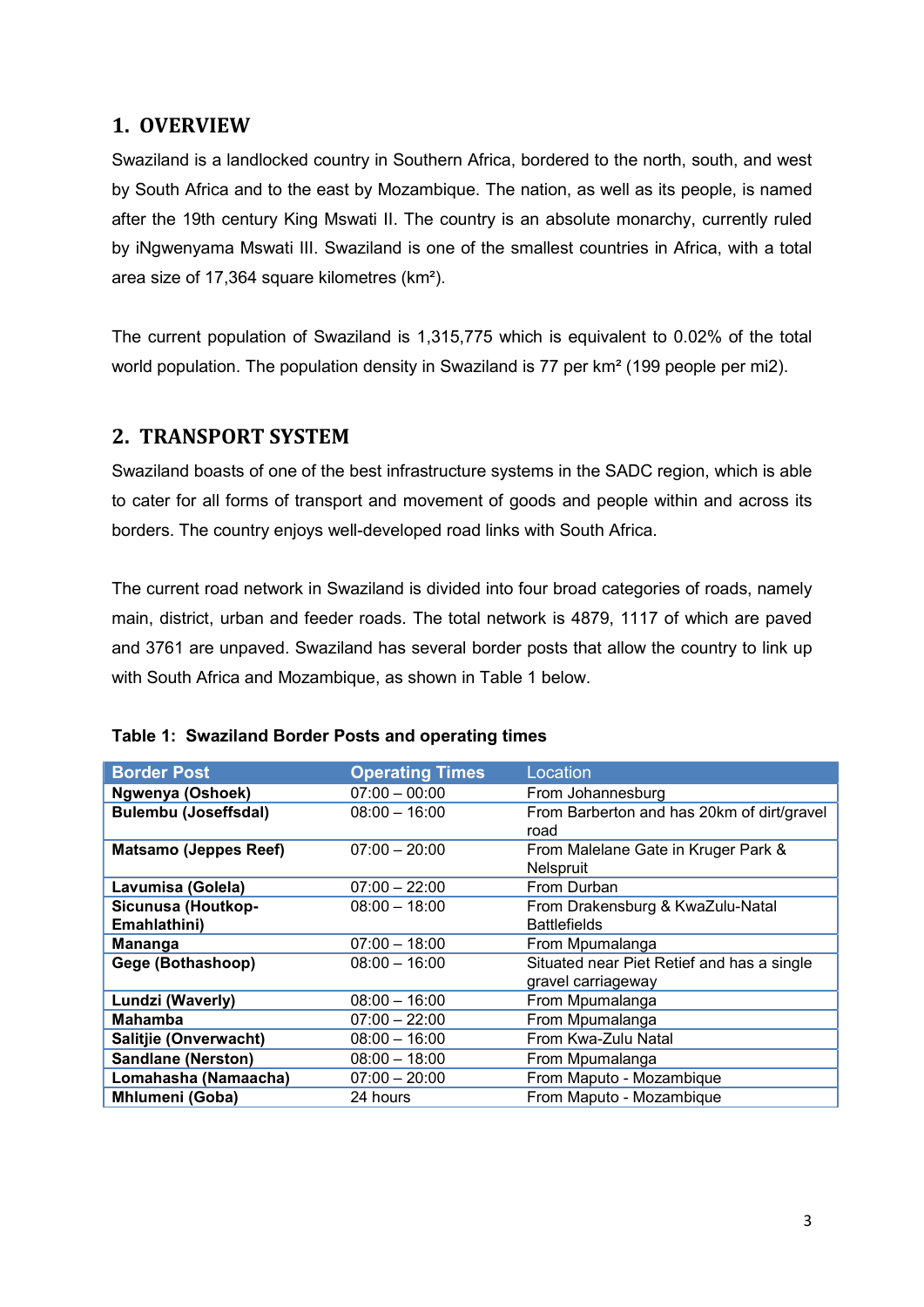## 3. ROAD TRANSPORT LEGISLATION

The Ministry of Public Works and Transport in Swaziland is directly responsible for monitoring and regulating the movement of goods and people in and out of the country. The Ministry operates through the Road Transportation Department which is the custodian of the Road Traffic and Road Transportation Acts of 2007. The legislation regulates the movement of traffic and road users along the country's roads. Beyond the country's borders, Swaziland is governed by the international organs' protocols, bilateral, tripartite and multilateral agreements.

The road transport and road infrastructure together form the largest part of the transport sector in Swaziland. Vehicle ownership is roughly 140 vehicles per 1000 population, compared to 500 vehicles per 1000 population in developed countries. This point to the fact that further increases in the numbers of vehicles can be expected due to an increase in income and a reduction in disparity. With reference to freight, trucks are about 10% of the traffic on main roads. Two axle trucks dominate (60%) but many trucks are large with six or more axles (30%).

Legal load limitations are imposed in order to protect the roads from the excessive damage caused by heavy loads. The load limitations are based on the engine power of the vehicle and limitations specified by the vehicle, tyre manufacturers, the damage or wear caused by an axle load to the road and the load concentration applied by a group of axles or axle units to bridge structures. Swaziland's axle load regulations compares favourably with the other SACU member states at 7700kg for steering axle, 8200kg for single axle and 50 200kg for combination axle.

#### 3.1 Traffic Fines

The general speed limit in Swaziland is 80 kilometres per hour (KPH), reducing to 60 KPH in urban areas. On Highways, the limit is 120 KPH. Driving in Swaziland is on the left-hand side of the road with a minimum driving age of 18 years and 23 years for renting a car. Foreign cars entering Swaziland need to obtain a disc at the border for is a government road levy and cost of SZL50.00. Fines are payable on the spot for foreigners' cars; other offenses are outlined in Table 2 overleaf: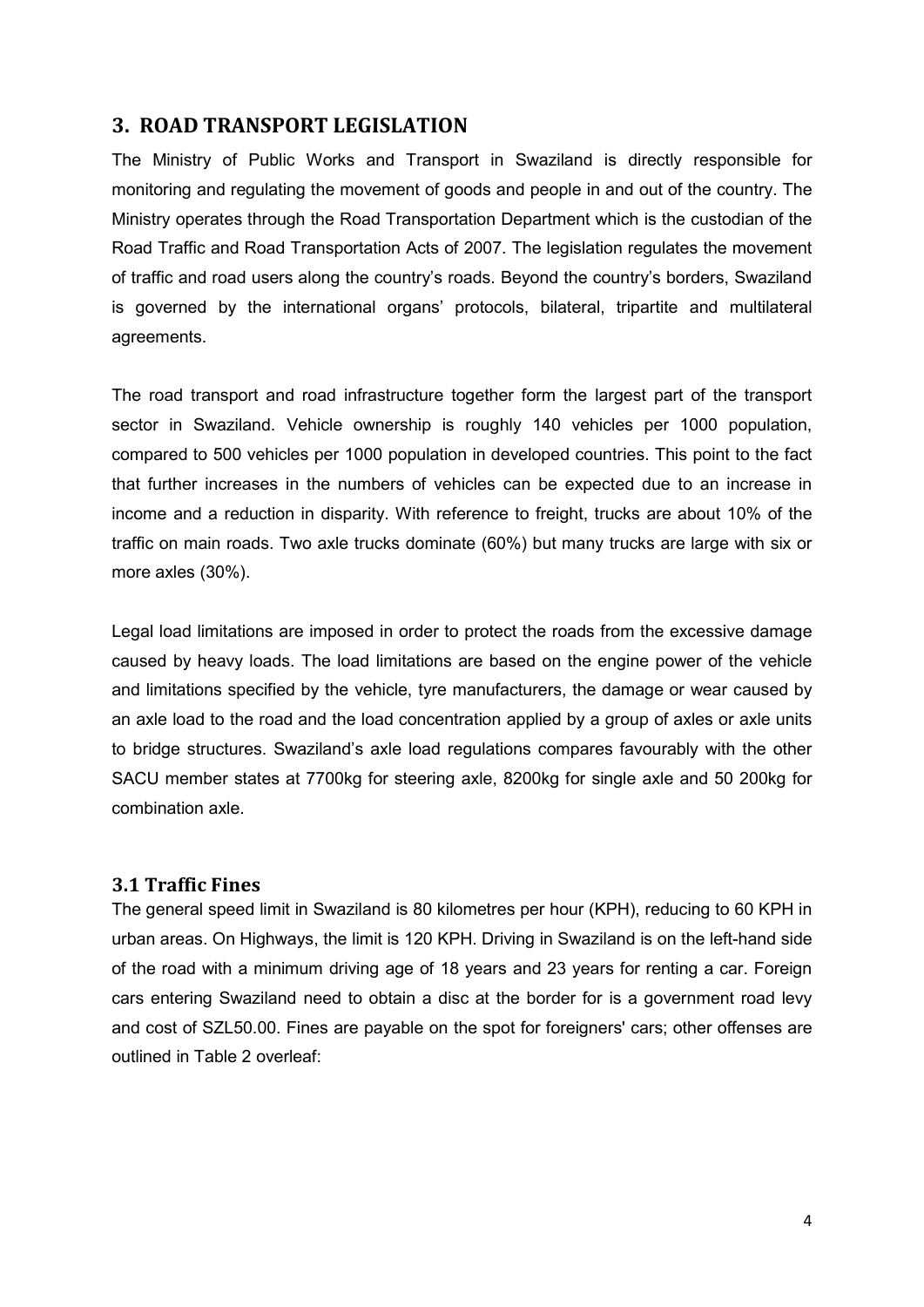| <b>TRAFFIC VIOLATION</b>                                                              | <b>AMOUNT</b>                       |  |  |  |
|---------------------------------------------------------------------------------------|-------------------------------------|--|--|--|
| Driving under the influence(legal limit is 0.05% or 0.38mg/l in<br>a breath specimen) | SZL 1500 - SZL5,000.00<br>SZL 1,500 |  |  |  |
| Refusing to give blood/breath sample                                                  |                                     |  |  |  |
| <b>Speed</b>                                                                          |                                     |  |  |  |
| Exceeding the limit by 11-15km/h<br>$\bullet$                                         | <b>SZL 250</b>                      |  |  |  |
| Exceeding by 16-20km/h<br>٠                                                           | <b>SZL 500</b>                      |  |  |  |
| Exceeding by 21-25km/h<br>٠                                                           | <b>SZL 750</b>                      |  |  |  |
| Exceeding by 26-30km/h<br>٠                                                           | SZL1,000                            |  |  |  |
| Exceeding by 31-35km/h<br>$\bullet$                                                   | SZL1,250                            |  |  |  |
| Exceeding by 36-40km/h<br>٠                                                           | SZL1,500                            |  |  |  |
| Above 40km/h                                                                          | Court                               |  |  |  |
| Registration and licensing of motor vehicles                                          |                                     |  |  |  |
| Vehicle that is not registered                                                        | SZL1,000                            |  |  |  |
| No number plate<br>٠                                                                  | Court                               |  |  |  |
| No disc                                                                               | <b>SZL500</b>                       |  |  |  |
| No roadworthy certificate<br>٠                                                        | SZL1,000                            |  |  |  |
| Brakes not in good working order                                                      | SZL500-SZL750                       |  |  |  |
| Excessive exhaust smoke                                                               | <b>SZL250</b>                       |  |  |  |
| Defective seatbelt                                                                    | <b>SZL250</b>                       |  |  |  |
| Worn, damaged or illegal tyres                                                        | SZL250 per tyre                     |  |  |  |
| Vehicle load                                                                          | SZL1,500                            |  |  |  |
| Road traffic signs                                                                    | SZL500-SZL750                       |  |  |  |
| Lane discipline                                                                       |                                     |  |  |  |
| Failing to keep to the left                                                           | SZL1,000                            |  |  |  |
| Overtaking illegally                                                                  | SZL1,000                            |  |  |  |
| Obstructing oncoming traffic                                                          | SZL1,000                            |  |  |  |
| <b>Driving without license</b>                                                        | SZL1,250                            |  |  |  |

## Table 2: Traffic Offenses and Fines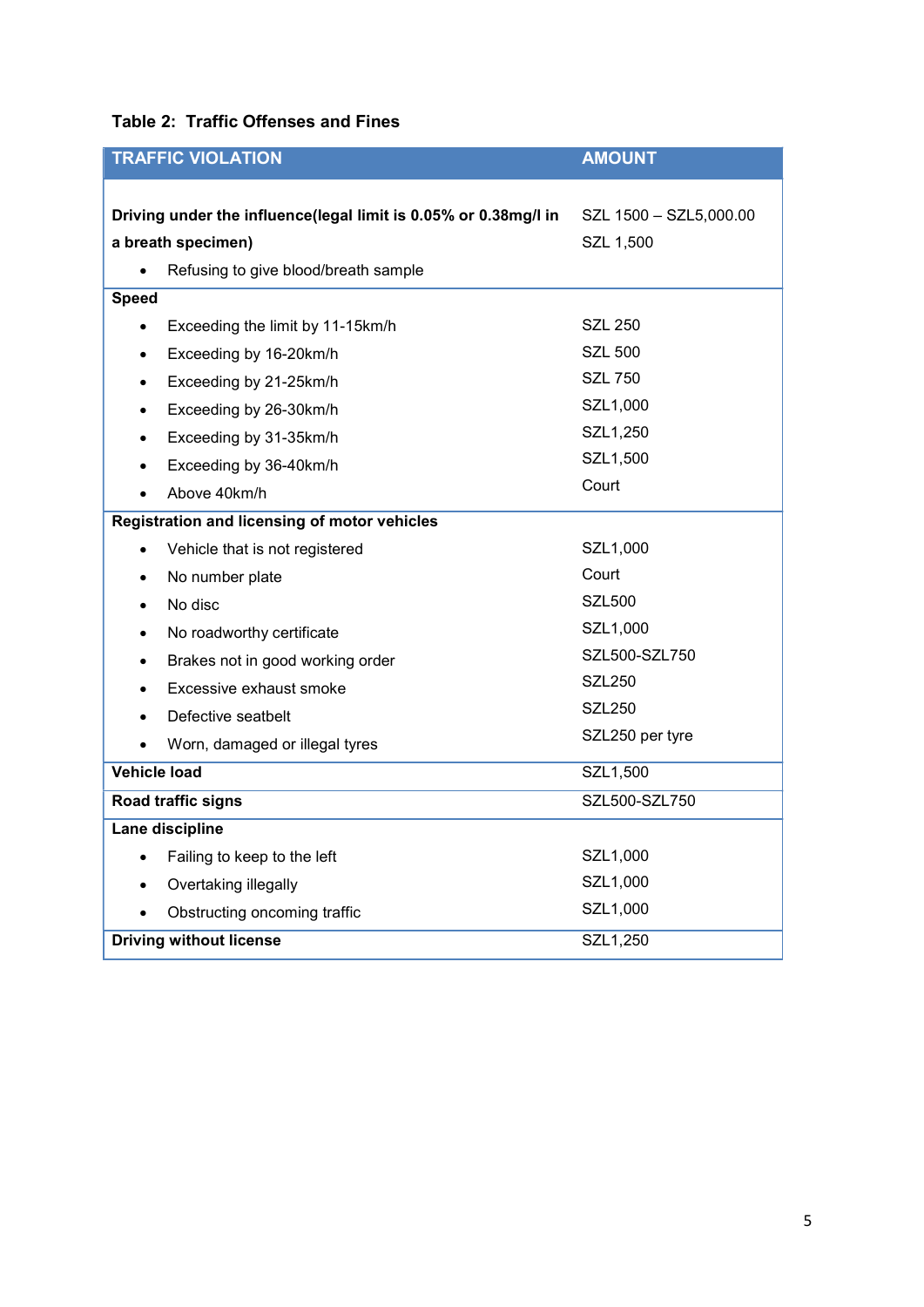## 4. DEVELOPMENTS

The government target is to upgrade all main roads amounting to 254km in distance, to pave all district roads with an Annual Average Daily Traffic of more than 250 automobiles, and to upgrade an existing 390km of paved road over the medium term. An amount of approximately SZL2 billion was allocated in 2017/18 to implement on-going projects which include:

- Completion of Nhlangano-Sicunusa Road
- Construction of Bulembu-Piggs Peak-Magoga road, Nsoko to Maloma and Maloma to Nsalitje and the maintenance of low level crossings and gravel roads across the country
- Commencement of Big Bend-Lukhula-Siteki road, Manzini-Mbadlane Road, Siphofaneni to Maloma via Sithobelweni and St Phillips to MR14 junction
- Upgrading of 160 km of rural roads with the use of soil stabilising chemicals, and
- Promoting road safety by piloting the Intelligent Traffic System along the MR3 with support from the government of the People's Republic of China (Taiwan).

## 5. ECONOMIC OUTLOOK

Swaziland's economic growth has been slowing down since 2013 but is expected to rebound to 1.7% in 2017. The slowdown in economic growth is attributed to continued drought that hurt agricultural production, a weaker mining sector and a difficult external environment especially from South Africa (the major trading partner) which led to a sharp decrease in SACU revenues.

The economy of Swaziland is fairly diversified, with agriculture, forestry and mining accounting for about 13% of GDP, manufacturing (textiles and sugar-related processing) representing 37% of GDP and services – with government services in the lead – constituting 50% of GDP.

Swaziland's total value of merchandise trade grew from SZL 10.2 billion in 2015 Q3 to SZL 11.7 billion in 2016 Q3, a significant growth of 14% in 2016 Q3. Exports recorded inflows of SZL6.1 billion compared to SZL 5.7 billion in 2015 Q3. In annual terms, exports grew by 7.5% in 2016 Q3. Imports grew from SZL4.5 billion in 2015 Q3 to SZL5.6 billion in 2016 Q3, a growth of 23% compared to a contraction of 4% in 2015.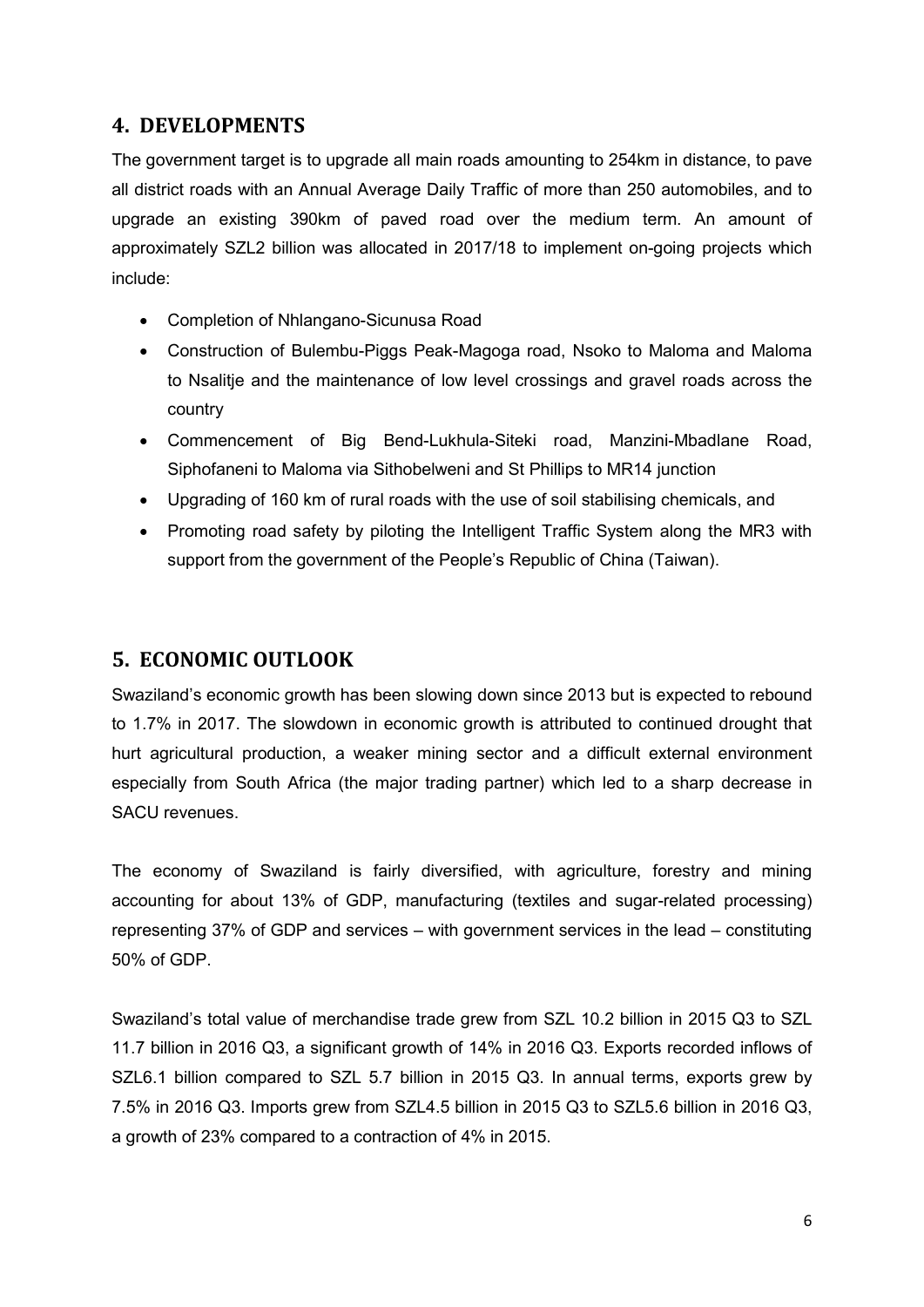Swaziland's main exports partners are in Africa whilst the imports partners excluding South Africa, are non-African countries as seen in Table 3 below:

| <b>EXPORTS</b> | <b>IMPORTS</b> |                |  |
|----------------|----------------|----------------|--|
| <b>COUNTRY</b> | %              | <b>COUNTRY</b> |  |
| South Africa   | 80.77          | South Africa   |  |
| Nigeria        | 4.38           | China          |  |
| Mozambique     | 4.14           | India          |  |
| Kenya          | 1.43           | <b>USA</b>     |  |
| Angola         | 1.08           | Ireland        |  |
| Zimbabwe       | 1.02           | Taiwan         |  |
| Tanzania       | 0.87           | Germany        |  |
| Portugal       | 0.59           | Lesotho        |  |
| Romania        | 0.52           | Cambodia       |  |
| Namibia        | 0.52           | Italy          |  |
|                |                |                |  |

Source: www.tradingeconomics.com,

## 6. EASE OF DOING BUSINESS

According to the World Bank, Swaziland was ranked 108th out of a total of 190 economies in 2015, which was slightly better than the 2016 ranking of 111th for ease of doing business.

Starting a business in Swaziland is a highly costly and time-consuming exercise when compared to other SACU members, as depicted in Table 4. The ranking is made up of the number of procedures, the time in days and the cost to start a business. The time it takes to start a business in Swaziland is better than most of the SACU member states, with Lesotho leading at 29 days and Namibia coming in last at 66 days.

|                               | <b>SWAZIILAND</b> | <b>LESOTHO</b> | <b>BOTSWANA</b> | <b>NAMIBIA</b> | <b>SOUTH AFRICA</b> |
|-------------------------------|-------------------|----------------|-----------------|----------------|---------------------|
| Rank                          | 154               | 117            | 153             | 170            | 131                 |
| <b>Procedures</b><br>(Number) | 12                |                | 9               | 10             |                     |
| Time(days)                    | 30                | 29             | 48              | 66             | 43                  |
| Cost                          | 16.6              | 8.1            | 0.8             | 11.5           | 0.2                 |

#### Table 4: Comparative Rankings for Starting a Business

Source: World Bank, Doing Business 2017

Swaziland and Lesotho are out-performing the other member states on the trading across borders indicator, with South Africa as the worst performing country amongst the SACU member states.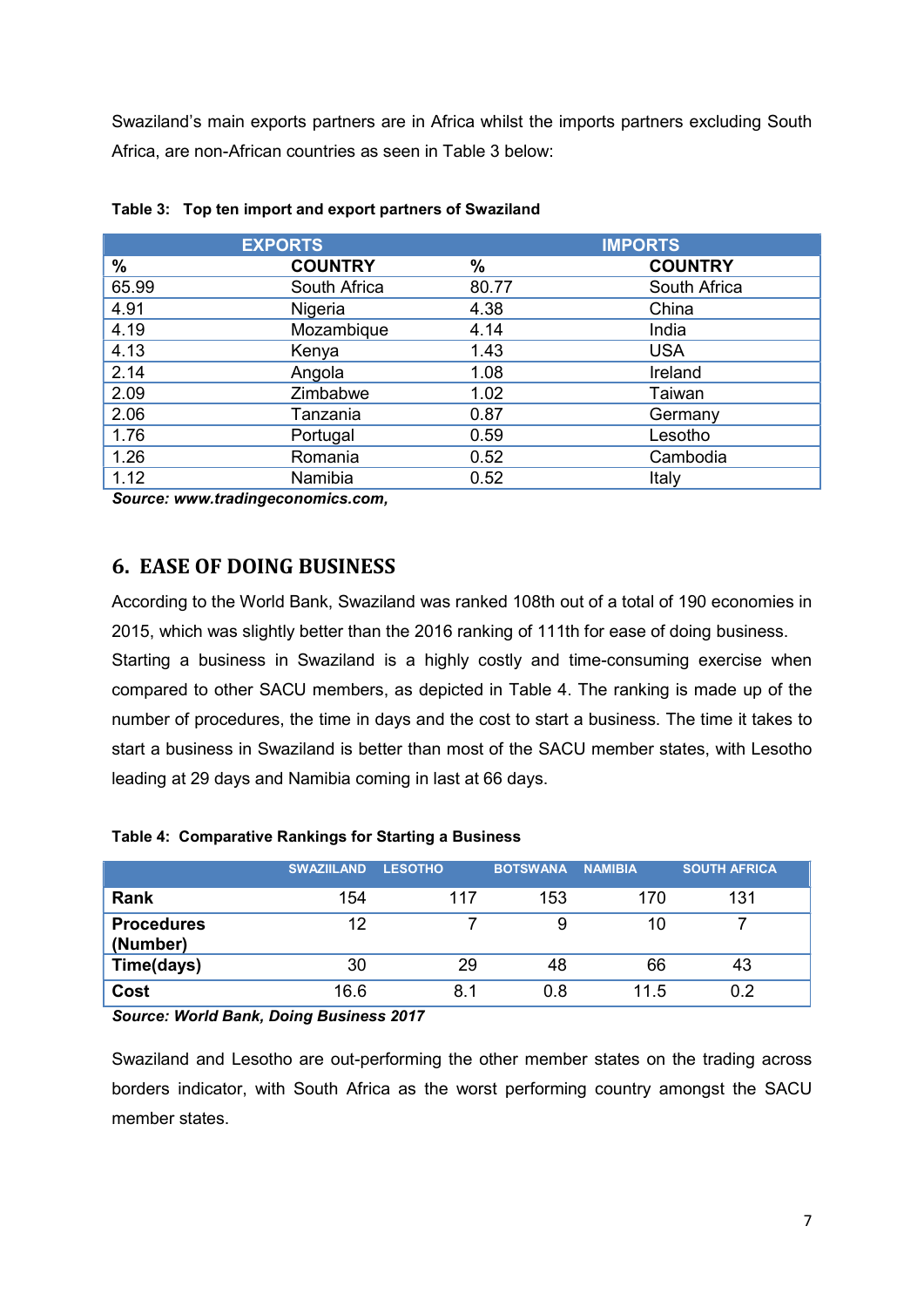| <b>Indicator</b>                               | <b>Swaziland</b> | <b>South Africa</b> |
|------------------------------------------------|------------------|---------------------|
| Time to export: Border compliance (hours)      | 3                | 100                 |
| Cost to export: Border compliance (USD)        | 134              | 428                 |
| Time to export: Documentary compliance (hours) | 4                | 68                  |
| Cost to export: Documentary compliance (USD)   | 76               | 170                 |
| Time to import: Border compliance (hours)      | 5                | 144                 |
| Cost to import: Border compliance (USD)        | 134              | 657                 |
| Time to import: Documentary compliance (hours) | 4                | 36                  |
| Cost to import: Documentary compliance (USD)   | 76               | 213                 |

#### Table 5: Swaziland vs. South Africa on Trading Across Borders

\*24 hours = 1 day therefore 100 hours = 4 days

Source: World Bank, Doing Business 2017, Accessed on 30/05/2017

Swaziland reduced the import time of trading across borders by implementing an electronic data interchange system for customs at its border posts and made trading across borders easier by streamlining the process for obtaining a certificate of origin.

## 7. REQUIREMENTS FOR IMPORTATION AND EXPORTATION

#### 7.1 Importation Process

Importations between SACU countries are free of Customs and Excise duty, with all importations to the Union being at a Common Customs external tariff. The revenue collected from those duties is pooled and shared under an agreed mechanism. Goods imported into Swaziland from outside of SACU are liable to customs and excise duty. Value Added Tax is also payable on imports both from SACU countries and other regions.

Goods imported into Swaziland are cleared under one of the following customs procedures within seven (7) days of the date on which they are deemed to have been imported:

- Home consumption
- Warehousing (later cleared for home consumption or re-export)
- Transit/in bond, and
- Temporary admission.

Clearance for warehousing, transit/in bond or temporary admission requires security that will cover the duties and taxes suspended. Applications for import permits are done through the Ministry of Finance.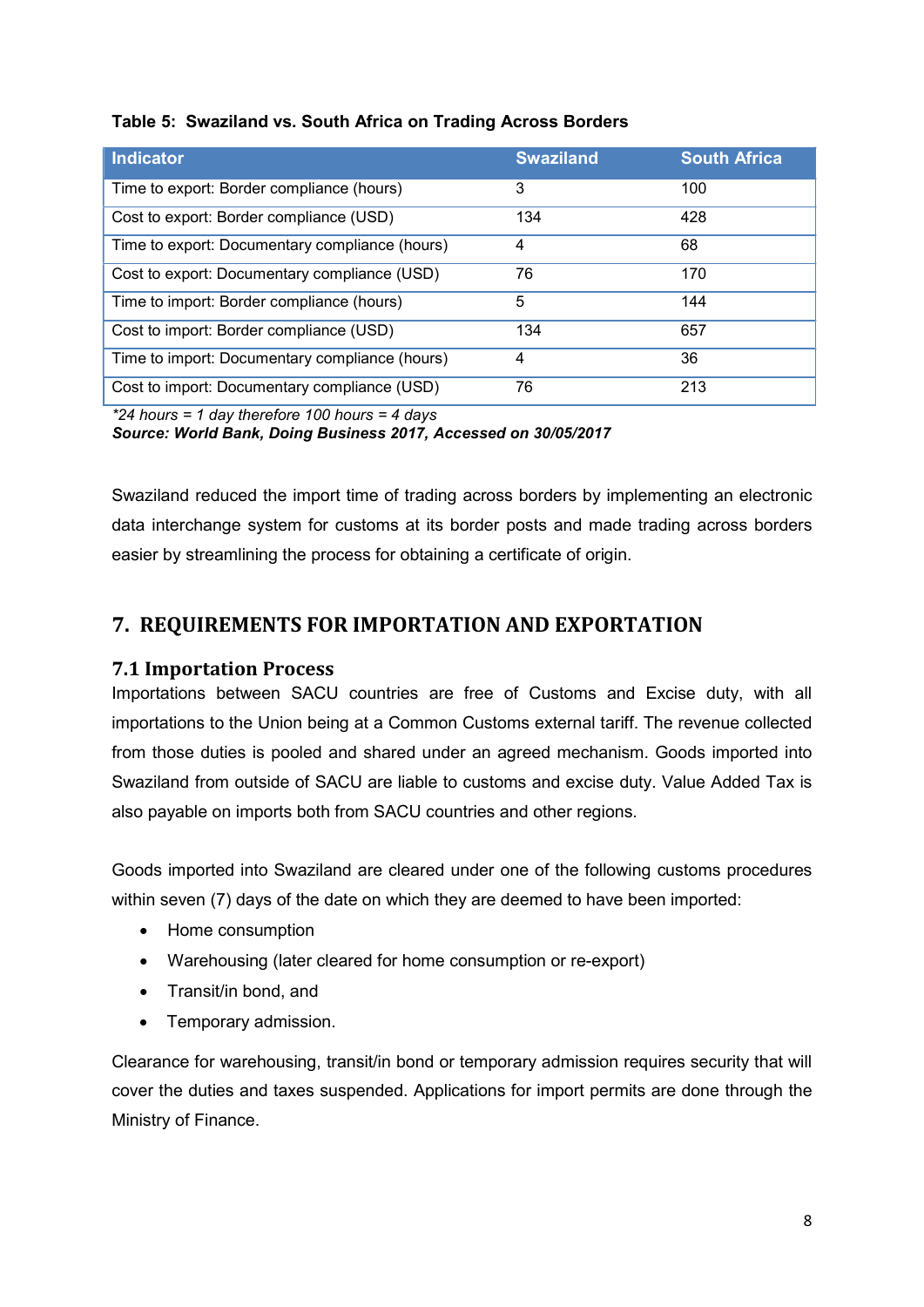The documents required for importation of goods are bill of lading, cargo release order, certificate of origin, commercial invoice, container terminal order, import license, customs import declaration, inspection certificate, packing list and terminal handling receipts.

### 7.2 Exportation Process

Goods exported from Swaziland may be exported under one of the following customs procedures:

- Permanent export
- Temporary export, or
- Re-export.

For customs clearance purposes, the exporter should submit the following documents:

- A customs declaration document
- Commercial invoice
- Customs export declaration F1-78 declaration (Central Bank control)
- Inland bill of lading
- Customs Export Declaration (SAD 500)
- Inspection report
- NEP Form (National Environment Policy) and packing list.

## 8. CHALLENGES AND OPPORTUNITIES

The following challenges were identified for operators:

- The Manzini-Mbabane corridor is centrally located, making it a prime area for transportation networks linking to other areas in the country. This makes it easily overcrowded as a result of internal migration
- Challenges arising from increased urbanisation include providing adequate access to sanitation and power and dealing with air and water pollution, inadequate waste management and increased crime rates;
- Traffic accidents in Swaziland may pose an even greater hazard than crime. Other hazards include poor lighting in rural and suburban areas which pose additional safety hazards such as pedestrians and animals crossing under inadequate lighting and irregular traffic signals
- Overloading of vehicles and therefore failing to meet minimal safety standards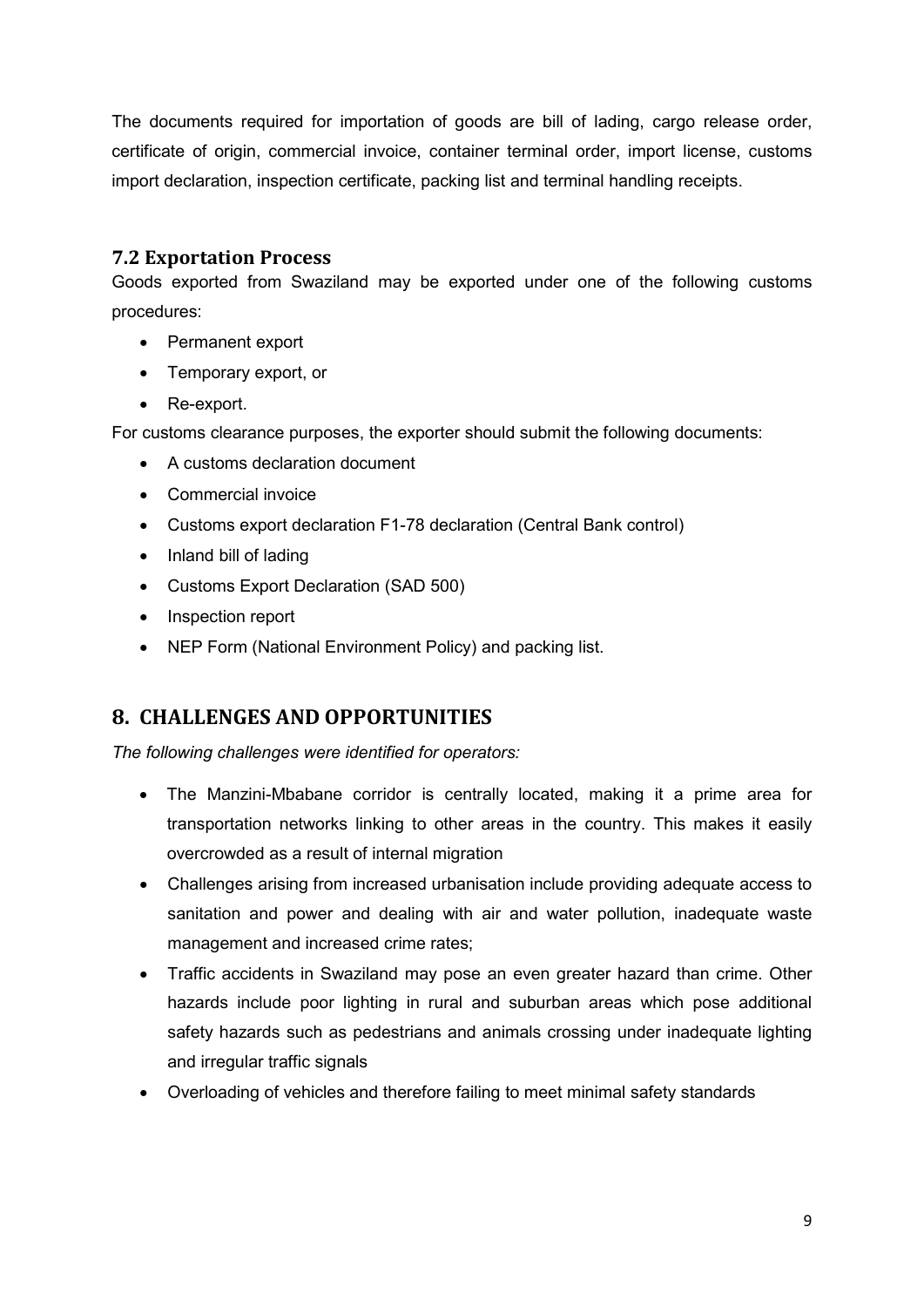- Swaziland exports still face elements of uncompetitiveness in global markets, because of high transport and trade costs. Transport costs remain very high due to relatively low volumes of imports and exports, particularly for rail transport thus resulting in high unit costs and tariffs created by poor equipment and infrastructure utilisation. This is further exacerbated by traffic flow imbalances, resulting in a large proportion of empty return hauls and additional costs for repositioning empty containers, and
- Rail transport faces bottlenecks such as the absence of one central train planning office to control train movement. There is need for the provision of double lines to enable trains to run in both directions at the same time. The train bridge design also has limitations as it only accommodates one train.

#### The following are opportunities identified for investors

#### 8.1 Agriculture and food Industries

Agriculture is traditionally the backbone of Swaziland's economy and a great contributor to the country's GDP. The sector is also a major source of employment for over 70% of the rural population. The diverse agricultural activities that take place in the country include sugar cane production, citrus fruit, cotton, forestry, livestock, maize, other cereal crops and other undertakings which generate foreign exchange earnings. The following opportunities are identified:

- Peanut Butter production: Swaziland offers enabling weather conditions for groundnuts and other legumes. Most growers produce peanuts and groundnuts for peanut powder and other raw uses
- Tomato sauce production: Tomatoes are grown in large quantities in the country and have huge potential for further processing
- Beef production: SIPA has identified a feedlot facility (used for beef farming) on a farm measuring 300 ha which is available for sale. The farm has the capacity to carry 9000 cattle and is fully equipped with feed trays, two 500 cubic litre tanks, a dip tank and a feed storage room. The farm is in Mafutseni in the Manzini District. It requires venture and operating capital
- Agriculture: Swaziland is expanding its production of industrial crops such as cotton, cassava, strawberry, melons, and sunflowers among others to supply industry in its processing. Huge markets exist for these products to be exported raw or processed.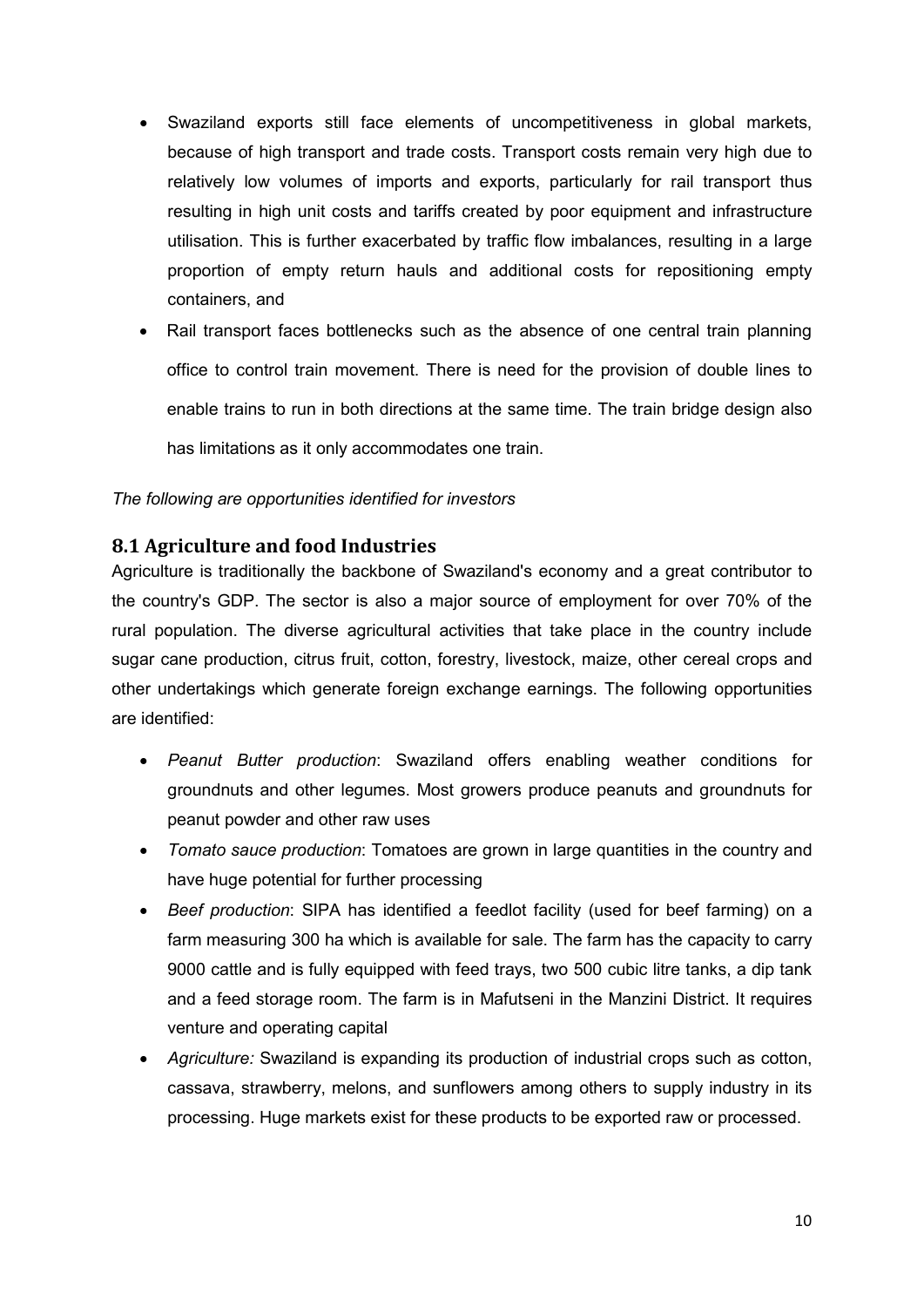Agro-processing: An opportunity exists for equity participation to set-up a cassava manufacturing plant at Siphofaneni. There is a 1,763 ha of land available for cultivation, a plant, irrigation and tractors.

#### 8.2 Manufacturing

This sector accounts for around 65% of total Foreign Direct Investment (FDI) and as an employer, is second only to agriculture, providing jobs for about 26% of the work force. Manufacturing activities undertaken include mining drills for the European markets, refrigeration for domestic and commercial purposes. Steel and wire goods are produced for the Southern Africa and local markets. This industry is set to grow substantially from the mining sector, which is currently being revived. The following areas are identified as opportunities to be explored:

- Electronic components manufacture and assembly
- Manufacture of automobile spare parts
- Processing of hides and skins (Leather goods and footwear), and
- Furniture and other timber related manufacturing.

Food, Confectionary and Beverage manufacturing is a very vibrant and significant part of the manufacturing sector of Swaziland. There is huge demand for Swazi produce in overseas markets, especially pineapples. Opportunities identified are fruit, vegetable preservation and bottling, bottling (preservation) of pickles and chutneys, bottling of jams and jellies, processing of beans and other legumes, bottling of spring-water and flavoured spring water and juice squeezing (fresh juice from oranges, grapefruits and guavas).

#### 8.3 Tourism

Swaziland's tourism industry remains one of the fastest growing industries and a large generator of income. The peace, stability and low crime rate compare better than its neighbouring countries South Africa and Mozambique. The sector has the following opportunities:

 The development of an eco-city Orchard Estate & Resort, Stone Age Wild Life, a resort and golf estate, motorsport race track, theatre and museum: these projects require equity investors and funding partners. The location of the proposed development is North West of Mbabane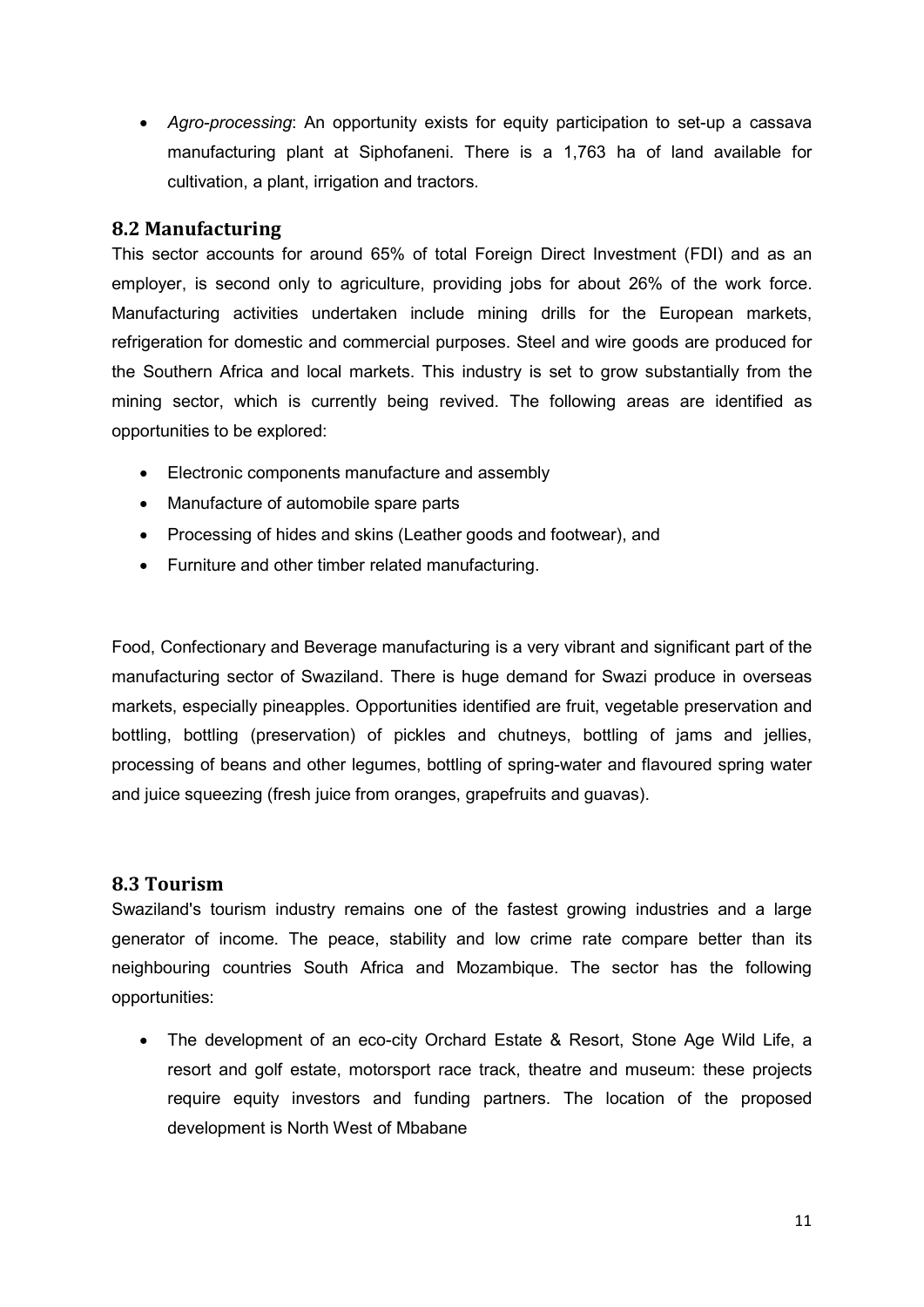SIPA has identified a project which is targeting tourists from around Southern Africa and the world, the development of an amusement and theme park which is linked to the development of a state of the art government owned ICC. This opens up opportunity for investment (equity capital and concept development) into an amusement and theme parks.

#### 8.4 Transport

Large scale investments are being made in rail infrastructure and opportunities exist for equipment sales and service contracts in transportation. Swaziland Railway and Transnet have agreed to develop a 146 kilometre railway line between Lothair in Mpumalanga, South Africa through Sidvokodvo in Swaziland as well as upgrading adjacent networks in both countries. The construction of a railway line that connects Lothair near Ermelo in Mpumalanga province in South Africa, to Richards Bay in Mozambique through Swaziland, is underway. A pre-feasibility study was completed and feasibility study is being conducted.

The project on the Swaziland side will cover the following:

- New line from the border to Sidvokodvo over a distance of approximately 92 km
- The new line will be designed for heavy haul traffic of 100 wagon trains or more with an axle load of 22 and 26 tones and an allowance for future upgrading to 26 tones and a haulage of 200 wagon trains, and
- The existing section of the rail line between Sidvokodvo and Phuzumoya will be upgraded and re-aligned to be of the same standard as the new line.

Phase 2 will entail the purchase of locomotives (300) and wagons (4,500).

The construction of the new rail link will bring opportunities for South African companies in the supply of new railroad construction materials, locomotives and wagons. The construction of the rail link will further open up opportunities for strategic route designers and network planners.